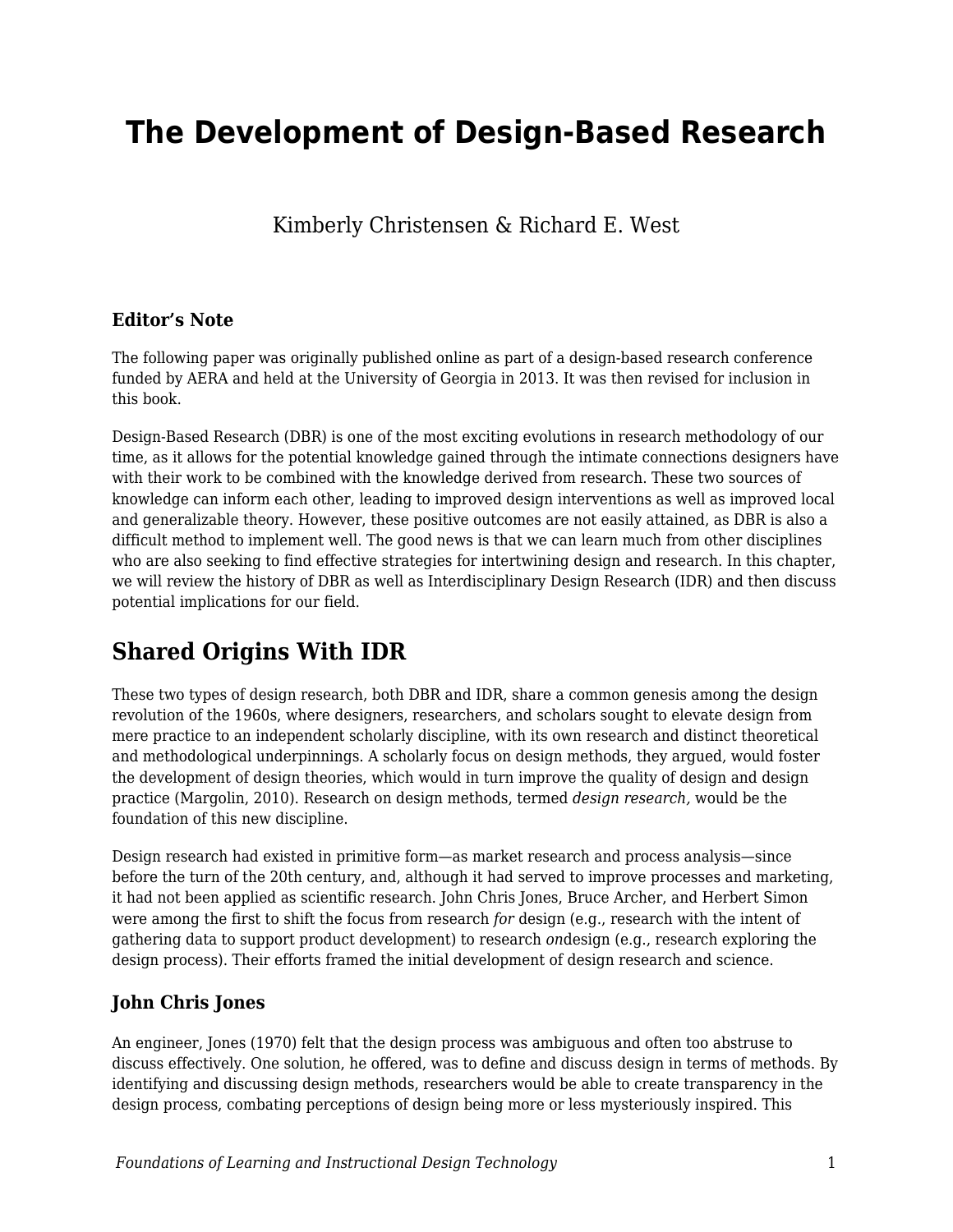discussion of design methods, Jones proposed, would in turn raise the level of discourse and practice in design.

## **Bruce Archer**

Archer, also an engineer, worked with Jones and likewise supported the adoption of research methods from other disciplines. Archer (1965) proposed that applying systematic methods would improve the assessment of design problems and foster the development of effective solutions. Archer recognized, however, that improved practice alone would not enable design to achieve disciplinary status. In order to become a discipline, design required a theoretical foundation to support its practice. Archer (1981) advocated that design research was the primary means by which theoretical knowledge could be developed. He suggested that the application of systematic inquiry, such as existed in engineering, would yield knowledge about not only product and practice, but also the theory that guided each.

## **Herbert Simon**

It was multidisciplinary social scientist Simon, however, that issued the clarion call for transforming design into design science (Buchanan, 2007; Collins, 1992; Collins, Joseph, & Bielaczyc, 2004; Cross, 1999; Cross, 2007; Friedman, 2003; Jonas, 2007; Willemien, 2009). In *The Sciences of the Artificial,* Simon (1969) reasoned that the rigorous inquiry and discussion surrounding naturally occurring processes and phenomena was just as necessary for man-made products and processes. He particularly called for "[bodies] of intellectually tough, analytic, partly formalizable, partly empirical, teachable doctrine about the design process" (p. 132). This call for more scholarly discussion and practice resonated with designers across disciplines in design and engineering (Buchanan, 2007; Cross, 1999; Cross, 2007; Friedman, 2003; Jonas, 2007; Willemien, 2009). IDR sprang directly from this early movement and has continued to gain momentum, producing an interdisciplinary body of research encompassing research efforts in engineering, design, and technology.

Years later, in the 1980s, Simon's work inspired the first DBR efforts in education (Collins et al., 2004). Much of the DBR literature attributes its beginnings to the work of Ann Brown and Allan Collins (Cobb, Confrey, diSessa, Lehrer, & Schauble, 2003; Collins et al., 2004; Kelly, 2003; McCandliss, Kalchman, & Bryant, 2003; Oh & Reeves, 2010; Reeves, 2006; Shavelson, Phillips, Towne, & Feuer, 2003; Tabak, 2004; van den Akker, 1999). Their work, focusing on research and development in authentic contexts, drew heavily on research approaches and development practices in the design sciences, including the work of early design researchers such as Simon (Brown, 1992; Collins, 1992; Collins et al., 2004). However, over generations of research, this connection has been all but forgotten, and DBR, although similarly inspired by the early efforts of Simon, Archer, and Jones, has developed into an isolated and discipline-specific body of design research, independent from its interdisciplinary cousin.

## **Current Issues in DBR**

The initial obstacle to understanding and engaging in DBR is understanding what DBR is. What do we call it? What does it entail? How do we do it? Many of the current challenges facing DBR concern these questions. Specifically, there are three issues that influence how DBR is identified, implemented, and discussed. First, proliferation of terminology among scholars and inconsistent use of these terms have created a sprawling body of literature, with various splinter DBR groups hosting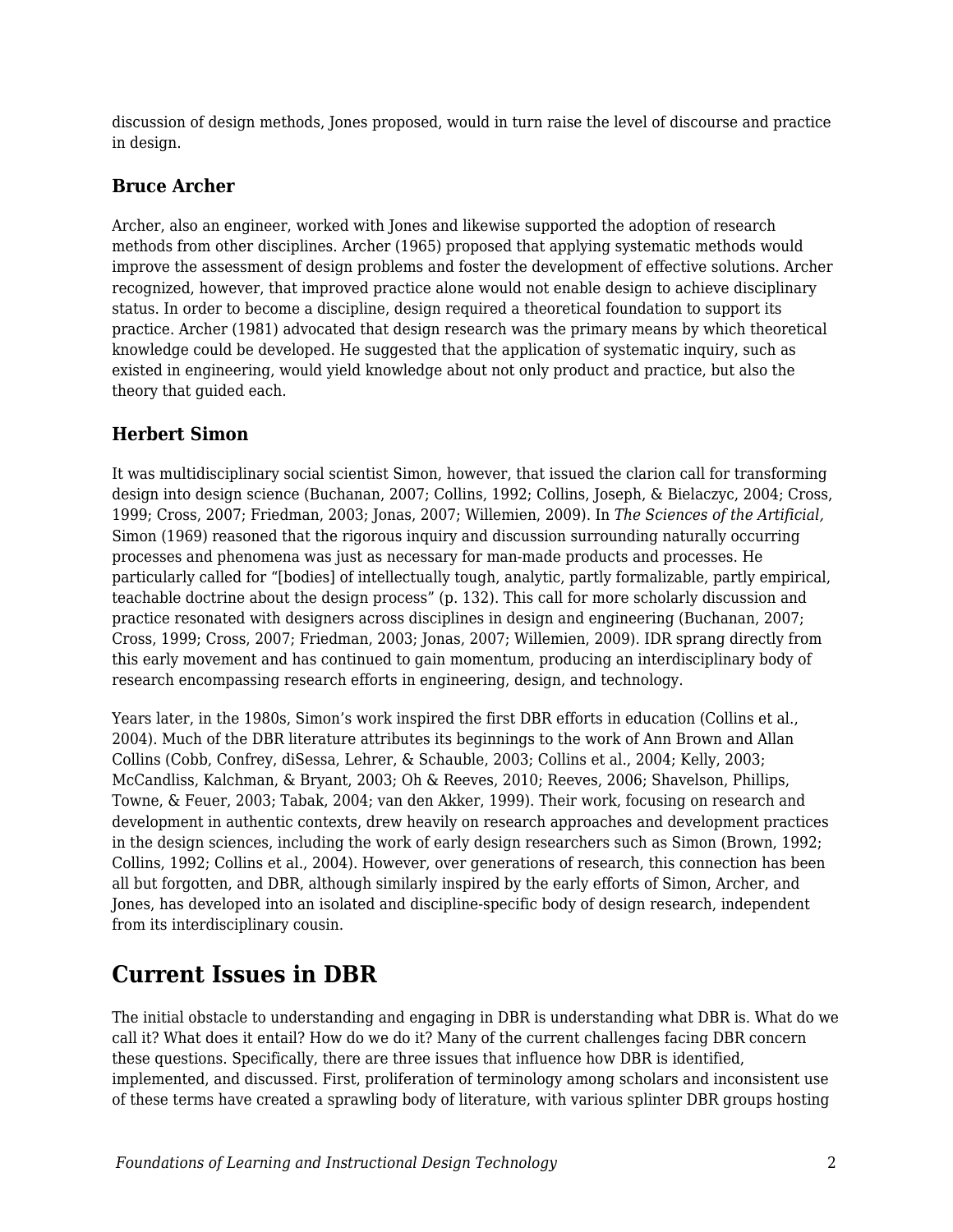scholarly conversations regarding their particular brand of DBR. Second, DBR, as a field, is characterized by a lack of definition, in terms of its purpose, its characteristics, and the steps or processes of which it is comprised. Third, the one consistent element of DBR across the field is an unwieldy set of considerations incumbent upon the researcher.

Because it is so difficult to define and conceptualize DBR, it is similarly difficult to replicate authentically. Lack of scholarly agreement on the characteristics and outcomes that define DBR withholds a structure by which DBR studies can be identified and evaluated and, ultimately, limits the degree to which the field can progress. The following sections will identify and explore the three greatest challenges facing DBR today: proliferation of terms, lack of definition, and competing demands.

### **Proliferation of Terminology**

One of the most challenging characteristics of DBR is the quantity and use of terms that identify DBR in the research literature. There are seven common terms typically associated with DBR: *design experiments, design research, design-based research, formative research, development research, developmental research,* and *design-based implementation research.*

#### **Synonymous Terms**

Collins and Brown first termed their efforts *design experiments* (Brown, 1992; Collins, 1992). Subsequent literature stemming from or relating to Collins' and Brown's work used *design research* and *design experiments* synonymously (Anderson & Shattuck, 2012; Collins et al., 2004). *Designbased research* was introduced to distinguish DBR from other research approaches. Sandoval and Bell (2004) best summarized this as follows:

We have settled on the term design-based research over the other commonly used phrases "design experimentation," which connotes a specific form of controlled experimentation that does not capture the breadth of the approach, or "design research," which is too easily confused with research design and other efforts in design fields that lack in situ research components. (p. 199)

#### **Variations by Discipline**

Terminology across disciplines refers to DBR approaches as *formative research, development research, design experiments,* and *developmental research.* According to van den Akker (1999), the use of DBR terminology also varies by educational sub-discipline, with areas such as (a) curriculum, (b) learning and instruction, (c) media and technology, and (d) teacher education and didactics favoring specific terms that reflect the focus of their research (Figure 1).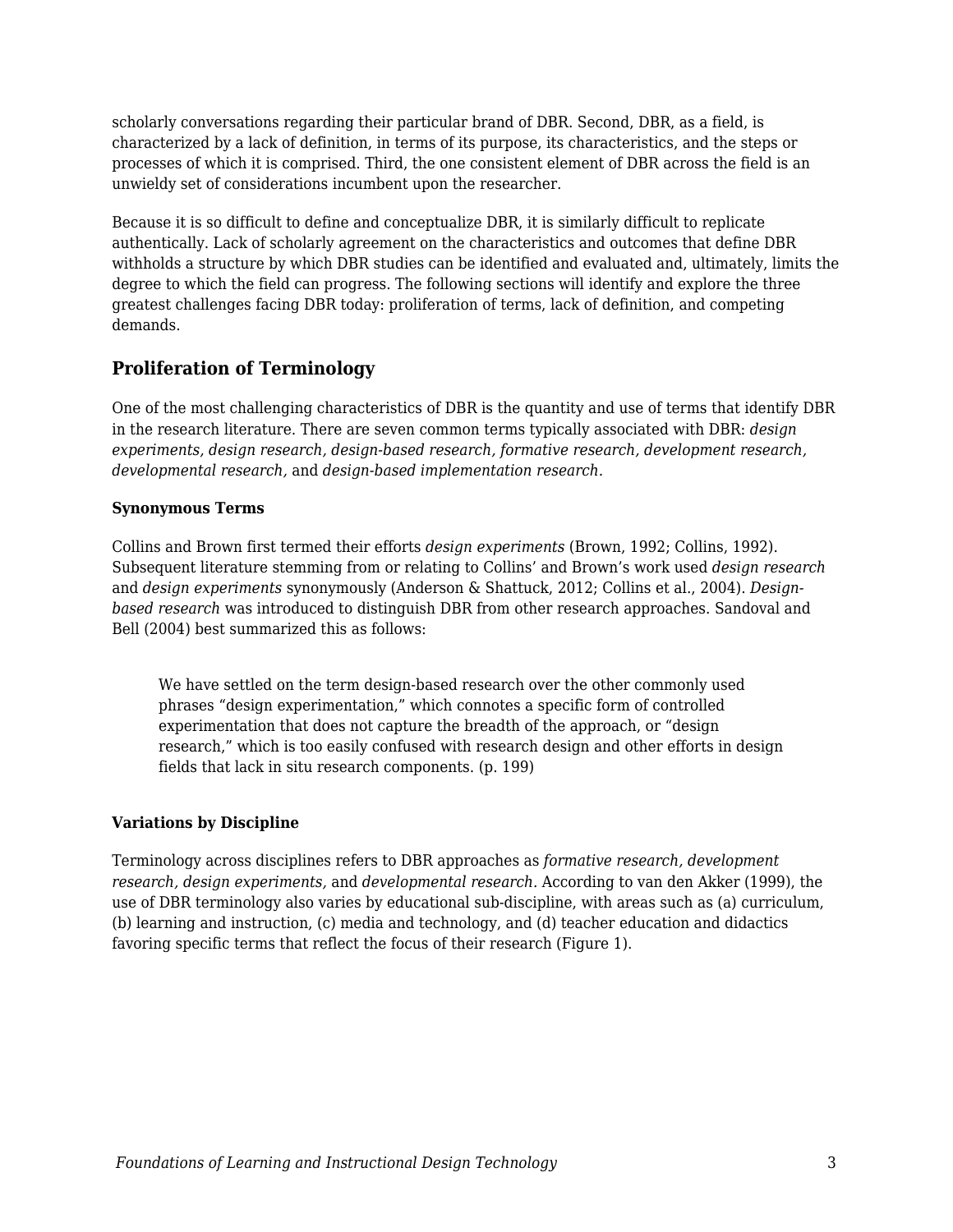| Subdiscipline                           | Design research terms                                                                                                                         | <b>Focus</b>                                                                                                                |
|-----------------------------------------|-----------------------------------------------------------------------------------------------------------------------------------------------|-----------------------------------------------------------------------------------------------------------------------------|
| Curriculum                              | development research                                                                                                                          | To support product development<br>and generate design and<br>evaluation methods (van den<br>Akker & Plomp, 1993).           |
| development research                    | To inform decision-making during<br>development and improve product<br>quality (Walker & Bresler, 1993).                                      |                                                                                                                             |
| formative research                      | To inform decision-making during<br>development and improve product<br>quality (Walker, 1992).                                                |                                                                                                                             |
| Learning & Instruction                  | design experiments                                                                                                                            | To develop products and inform<br>practice (Brown, 1992; Collins,<br>1992).                                                 |
| design-based research                   | To develop products, contribute to<br>theory, and inform practice (Bannan-<br>Ritland, 2003; Barab & Squire, 2004;<br>Sandoval & Bell, 2004). |                                                                                                                             |
| formative research                      | To improve instructional design theory<br>and practice (Reigeluth & Frick, 1999).                                                             |                                                                                                                             |
| Media & Technology                      | development research                                                                                                                          | To improve instructional design,<br>development, and evaluation<br>processes (Richey & Nelson,<br>1996).                    |
| Teacher Education &<br><b>Didactics</b> | developmental research                                                                                                                        | To create theory- and research-<br>based products and contribute to<br>local instructional theory (van<br>den Akker, 1999). |

*Figure 1.* Variations in DBR terminology across educational sub-disciplines.

## **Lack of Definition**

This variation across disciplines, with design researchers tailoring design research to address discipline-specific interests and needs, has created a lack of definition in the field overall. In addition, in the literature, DBR has been conceptualized at various levels of granularity. Here, we will discuss three existing approaches to defining DBR: (a) statements of the overarching purpose, (b) lists of defining characteristics, and (c) models of the steps or processes involved.

#### **General Purpose**

In literature, scholars and researchers have made multiple attempts to isolate the general purpose of design research in education, with each offering a different insight and definition. According to van den Akker (1999), design research is distinguished from other research efforts by its simultaneous commitment to (a) developing a body of design principles and methods that are based in theory and validated by research and (b) offering direct contributions to practice. This position was supported by Sandoval and Bell (2004), who suggested that the general purpose of DBR was to address the "tension between the desire for locally usable knowledge, on the one hand, and scientifically sound, generalizable knowledge on the other" (p. 199). Cobb et al. (2003) particularly promoted the theory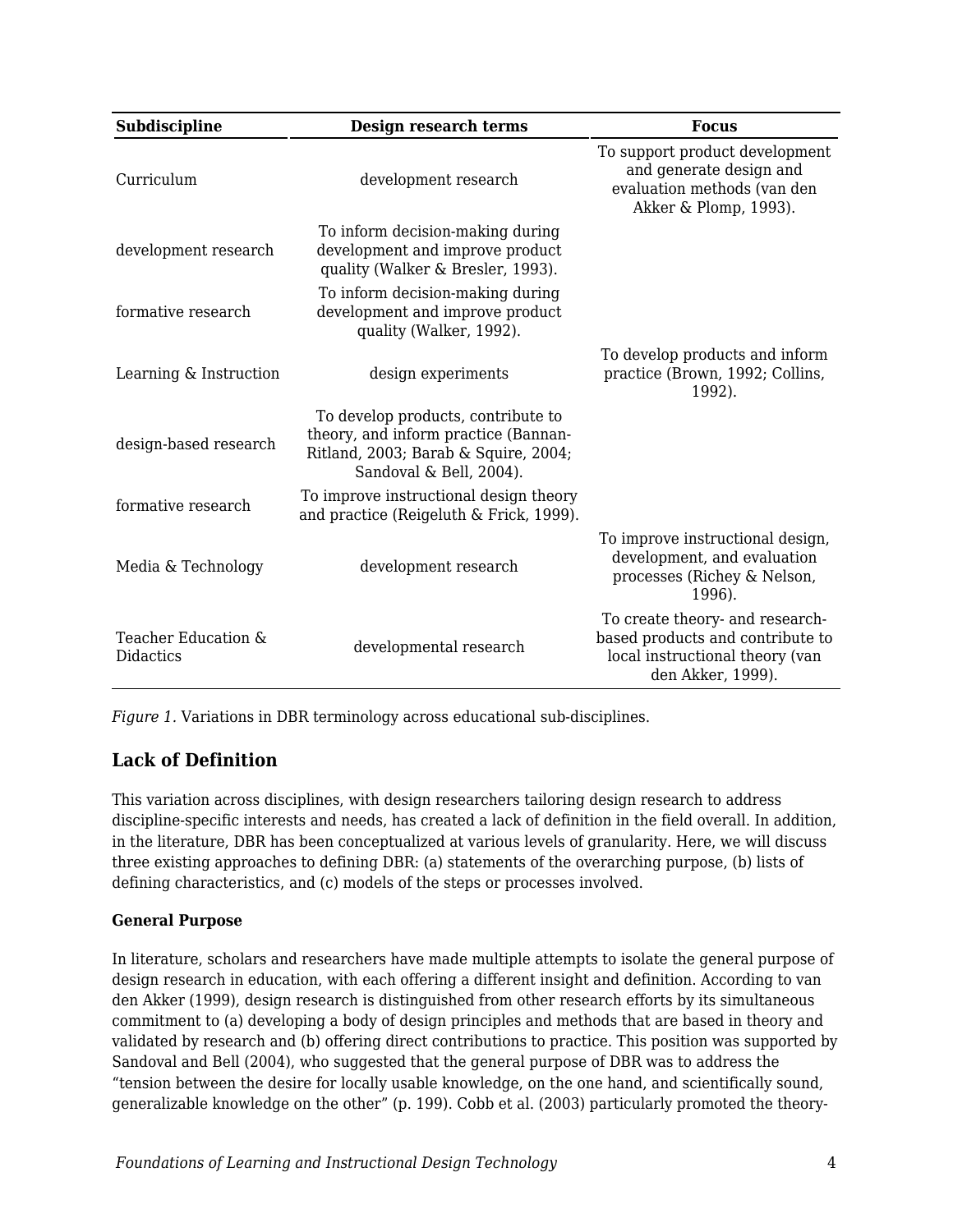building focus, asserting "design experiments are conducted to develop theories, not merely to empirically tune 'what works'" (p. 10). Shavelson et al. (2003) recognized the importance of developing theory but emphasized that the testing and building of instructional products was an equal focus of design research rather than the means to a theoretical end.

The aggregate of these definitions suggests that the purpose of DBR involves theoretical and practical design principles and active engagement in the design process. However, DBR continues to vary in its prioritization of these components, with some focusing largely on theory, others emphasizing practice or product, and many examining neither but all using the same terms.

#### **Specific Characteristics**

Another way to define DBR is by identifying the key characteristics that both unite and define the approach. Unlike other research approaches, DBR can take the form of multiple research methodologies, both qualitative and quantitative, and thus cannot be recognized strictly by its methods. Identifying characteristics, therefore, concern the research process, context, and focus. This section will discuss the original characteristics of DBR, as introduced by Brown and Collins, and then identify the seven most common characteristics suggested by DBR literature overall.

**Brown's concept of DBR.** Brown (1992) defined design research as having five primary characteristics that distinguished it from typical design or research processes. First, a design is engineered in an authentic, working environment. Second, the development of research and the design are influenced by a specific set of inputs: classroom environment, teachers and students as researchers, curriculum, and technology. Third, the design and development process includes multiple cycles of testing, revision, and further testing. Fourth, the design research process produces an assessment of the design's quality as well as the effectiveness of both the design and its theoretical underpinnings. Finally, the overall process should make contributions to existing learning theory.

**Collins's concept of DBR.** Collins (1990, 1992) posed a similar list of design research characteristics. Collins echoed Brown's specifications of authentic context, cycles of testing and revision, and design and process evaluation. Additionally, Collins provided greater detail regarding the characteristics of the design research processes—specifically, that design research should include the comparison of multiple sample groups, be systematic in both its variation within the experiment and in the order of revisions (i.e., by testing the innovations most likely to succeed first), and involve an interdisciplinary team of experts including not just the teacher and designer, but technologists, psychologists, and developers as well. Unlike Brown, however, Collins did not refer to theory building as an essential characteristic.

**Current DBR characteristics.** The DBR literature that followed expanded, clarified, and revised the design research characteristics identified by Brown and Collins. The range of DBR characteristics discussed in the field currently is broad but can be distilled to seven most frequently referenced identifying characteristics of DBR: design driven, situated, iterative, collaborative, theory building, practical, and productive.

**Design driven.** All literature identifies DBR as focusing on the evolution of a design (Anderson & Shattuck, 2012; Brown, 1992; Cobb et al., 2003; Collins, 1992; Design-Based Research Collective, 2003). While the design can range from an instructional artifact to an intervention, engagement in the design process is what yields the experience, data, and insight necessary for inquiry.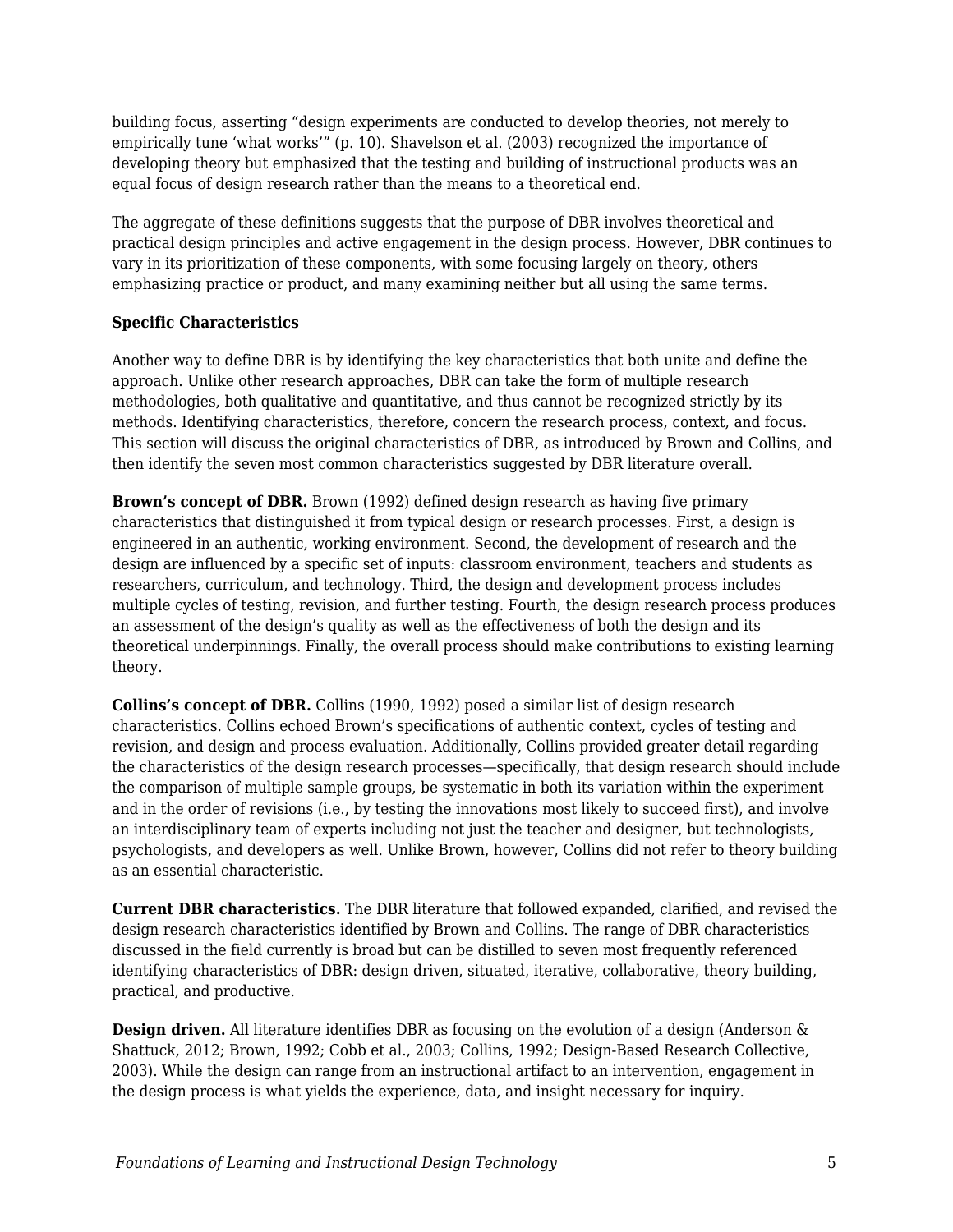**Situated.** Recalling Brown's (1992) call for more authentic research contexts, nearly all definitions of DBR situate the aforementioned design process in a real-world context, such as a classroom (Anderson & Shattuck, 2012; Barab & Squire, 2004; Cobb et al., 2003).

**Iterative.** Literature also appears to agree that a DBR process does not consist of a linear design process, but rather multiple cycles of design, testing, and revision (Anderson & Shattuck, 2012; Barab & Squire, 2004; Brown, 1992; Design-Based Research Collective, 2003; Shavelson et al., 2003). These iterations must also represent systematic adjustment of the design, with each adjustment and subsequent testing serving as a miniature experiment (Barab & Squire, 2004; Collins, 1992).

**Collaborative.** While the literature may not always agree on the roles and responsibilities of those engaged in DBR, collaboration between researchers, designers, and educators appears to be key (Anderson & Shattuck, 2012; Barab & Squire, 2004; McCandliss et al., 2003). Each collaborator enters the project with a unique perspective and, as each engages in research, forms a role-specific view of phenomena. These perspectives can then be combined to create a more holistic view of the design process, its context, and the developing product.

**Theory building.** Design research focuses on more than creating an effective design; DBR should produce an intimate understanding of both design and theory (Anderson & Shattuck, 2012; Barab & Squire, 2004; Brown, 1992; Cobb et al., 2003; Design-Based Research Collective, 2003; Joseph, 2004; Shavelson et al., 2003). According to Barab & Squire (2004), "Design-based research requires more than simply showing a particular design works but demands that the researcher . . . generate evidence-based claims about learning that address contemporary theoretical issues and further the theoretical knowledge of the field" (p. 6). DBR needs to build and test theory, yielding findings that can be generalized to both local and broad theory (Hoadley, 2004).

**Practical.** While theoretical contributions are essential to DBR, the results of DBR studies "must do real work" (Cobb et al., 2003, p. 10) and inform instructional, research, and design practice (Anderson & Shattuck, 2012; Barab & Squire, 2004; Design-Based Research Collective, 2003; McCandliss et al., 2003).

**Productive.** Not only should design research produce theoretical and practical insights, but also the design itself must produce results, measuring its success in terms of how well the design meets its intended outcomes (Barab & Squire, 2004; Design-Based Research Collective, 2003; Joseph, 2004; McCandliss et al., 2003).

#### **Steps and Processes**

The third way DBR could possibly be defined is to identify the steps or processes involved in implementing it. The sections below illustrate the steps outlined by Collins (1990) and Brown (1992) as well as models by Bannan-Ritland (2003), Reeves (2006), and an aggregate model presented by Anderson & Shattuck (2012).

**Collins's design experimentation steps.** In his technical report, Collins (1990) presented an extensive list of 10 steps in design experimentation (Figure 2). While Collins's model provides a guide for experimentally testing and developing new instructional programs, it does not include multiple iterative stages or any evaluation of the final product. Because Collins was interested primarily in development, research was not given much attention in his model.

**Brown's design research example.** The example of design research Brown (1992) included in her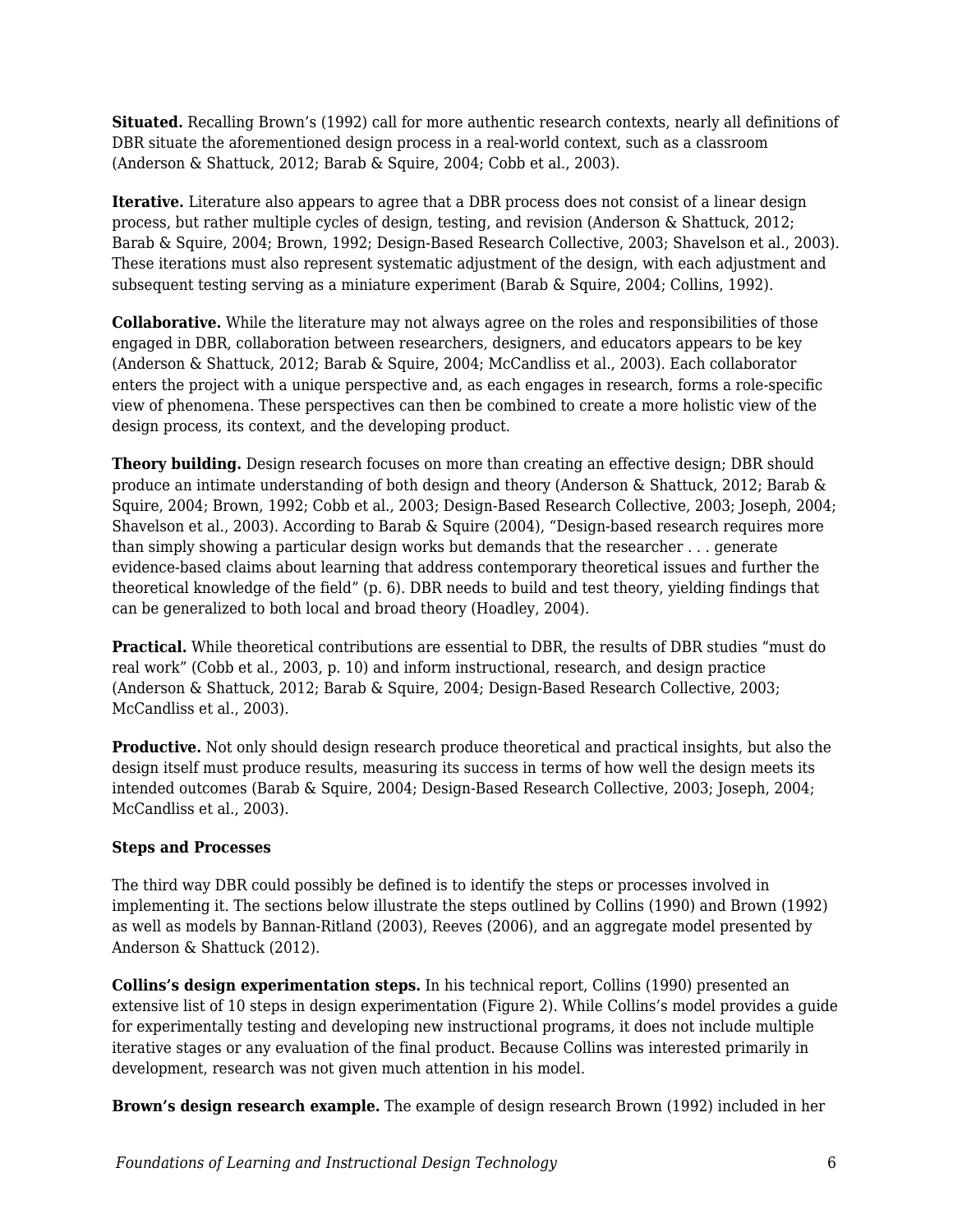article was limited and less clearly delineated than Collins's model (Figure 2). Brown focused on the development of educational interventions, including additional testing with minority populations. Similar to Collins, Brown also omitted any summative evaluation of intervention quality or effectiveness and did not specify the role of research through the design process.

**Bannan-Ritland's DBR model.** Bannan-Ritland (2003) reviewed design process models in fields such as product development, instructional design, and engineering to create a more sophisticated model of design-based research. In its simplest form, Bannan-Ritland's model is comprised of multiple processes subsumed under four broad stages: (a) informed exploration, (b) enactment, (c) evaluation of local impact, and (d) evaluation of broad impact. Unlike Collins and Brown, Bannan-Ritland dedicated large portions of the model to evaluation in terms of the quality and efficacy of the final product as well as the implications for theory and practice.

**Reeves's development research model.** Reeves (2006) provided a simplified model consisting of just four steps (Figure 2). By condensing DBR into just a few steps, Reeves highlighted what he viewed as the most essential processes, ending with a general reflection on both the process and product generated in order to develop theoretical and practical insights.

**Anderson and Shattuck's aggregate model.** Anderson and Shattuck (2012) reviewed design-based research abstracts over the past decade and, from their review, presented an eight-step aggregate model of DBR (Figure 2). As an aggregate of DBR approaches, this model was their attempt to unify approaches across DBR literature, and includes similar steps to Reeves's model. However, unlike Reeves, Anderson and Shattuck did not include summative reflection and insight development.

**Comparison of models.** Following in Figure 2, we provide a comparison of all these models side-byside.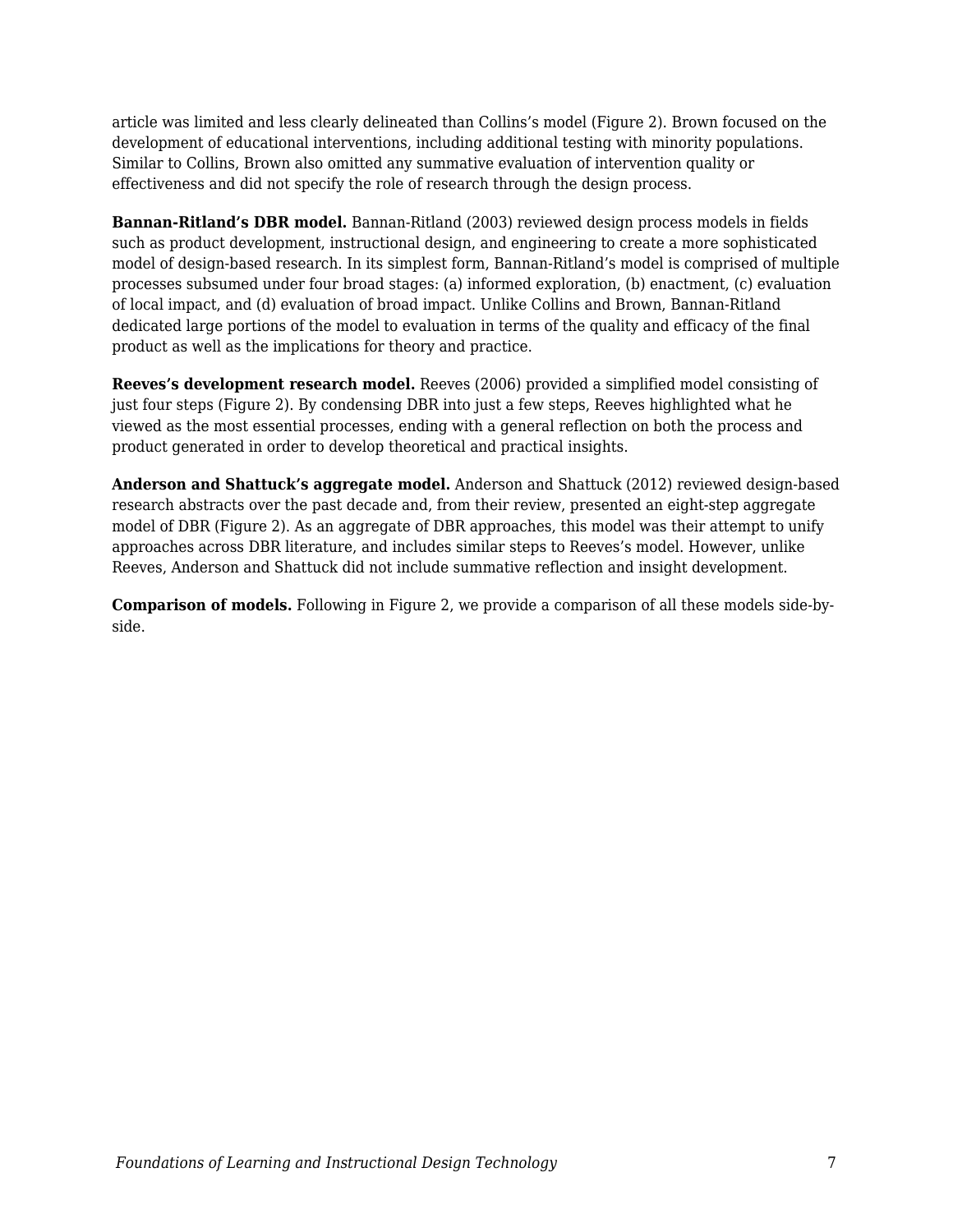

**Figure 2.** EDR process models by Collins (1990), Brown (1992), Bannan-Ritland (2003), Reeves (2006), and Anderson and Shattuck (2012).

## **Competing Demands and Roles**

The third challenge facing DBR is the variety of roles researchers are expected to fulfill, with researchers often acting simultaneously as project managers, designers, and evaluators. However, with most individuals able to focus on only one task at a time, these competing demands on resources and researcher attention and faculties can be challenging to balance, and excess focus on one role can easily jeopardize others. The literature has recognized four major roles that a DBR professional must perform simultaneously: researcher, project manager, theorist, and designer.

#### **Researcher as Researcher**

Planning and carrying out research is already comprised of multiple considerations, such as controlling variables and limiting bias. The nature of DBR, with its collaboration and situated experimentation and development, innately intensifies some of these issues (Hoadley, 2004). While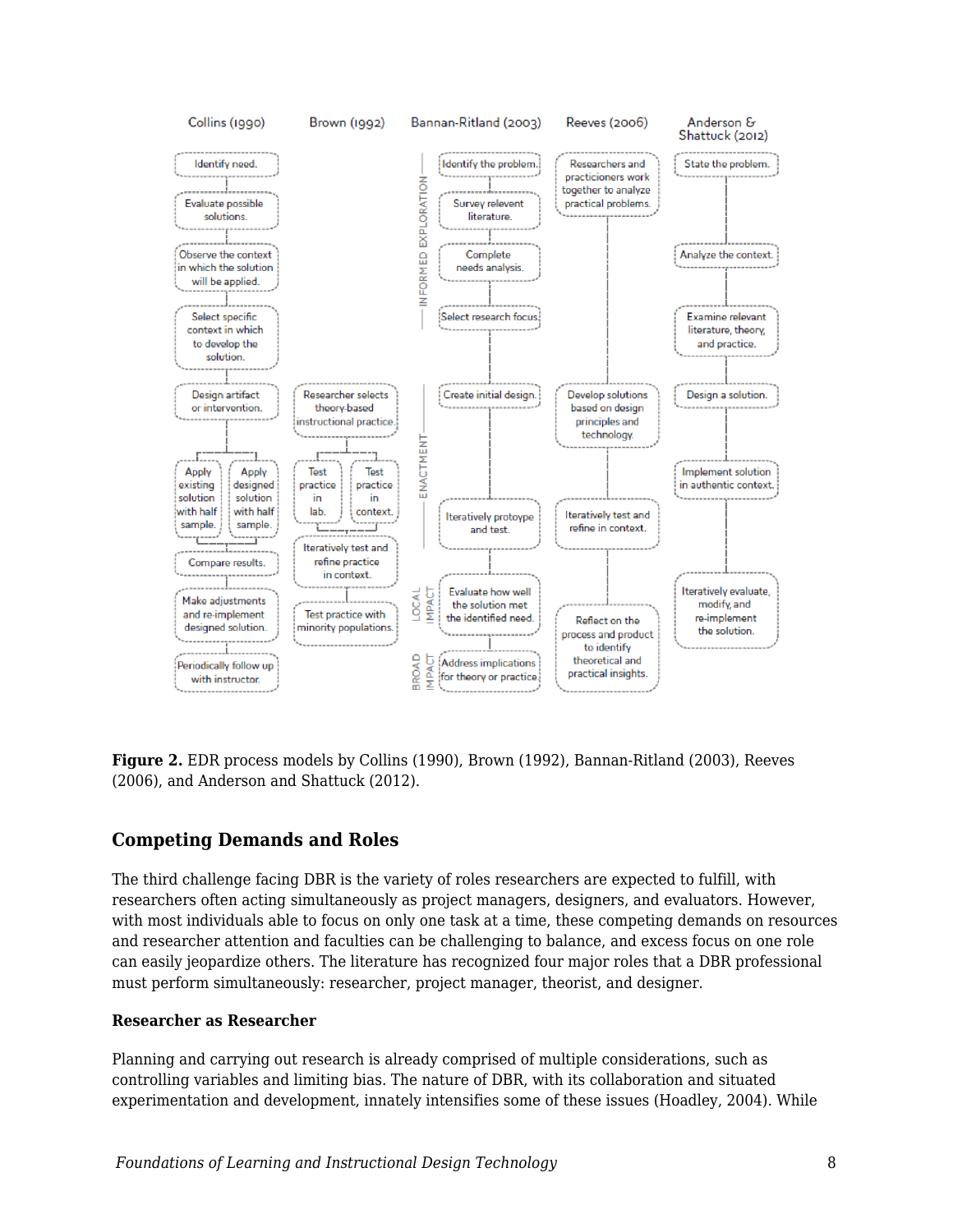simultaneously designing the intervention, a design-based researcher must also ensure that highquality research is accomplished, per typical standards of quality associated with quantitative or qualitative methods.

However, research is even more difficult in DBR because the nature of the method leads to several challenges. First, it can be difficult to control the many variables at play in authentic contexts (Collins et al., 2004). Many researchers may feel torn between being able to (a) isolate critical variables or (b) study the comprehensive, complex nature of the design experience (van den Akker, 1999). Second, because many DBR studies are qualitative, they produce large amounts of data, resulting in demanding data collection and analysis (Collins et al., 2004). Third, according to Anderson and Shattuck (2012), the combination of demanding data analysis and highly invested roles of the researchers leaves DBR susceptible to multiple biases during analysis. Perhaps best expressed by Barab and Squire (2004), "if a researcher is intimately involved in the conceptualization, design, development, implementation, and researching of a pedagogical approach, then ensuring that researchers can make credible and trustworthy assertions is a challenge" (p. 10). Additionally, the assumption of multiple roles invests much of the design and research in a single person, diminishing the likelihood of replicability (Hoadley, 2004). Finally, it is impossible to document or account for all discrete decisions made by the collaborators that influenced the development and success of the design (Design-Based Research Collective, 2003).

Quality research, though, was never meant to be easy! Despite these challenges, DBR has still been shown to be effective in simultaneously developing theory through research as well as interventions that can benefit practice—the two simultaneous goals of any instructional designer.

#### **Researcher as Project Manager**

The collaborative nature of DBR lends the approach one of its greatest strengths: multiple perspectives. While this can be a benefit, collaboration between researchers, developers, and practitioners needs to be highly coordinated (Collins et al., 2004), because it is difficult to manage interdisciplinary teams and maintain a productive, collaborative partnership (Design-Based Research Collective, 2003).

#### **Researcher as Theorist**

For many researchers in DBR, the development or testing of theory is a foundational component and primary focus of their work. However, the iterative and multi-tasking nature of a DBR process may not be well-suited to empirically testing or building theory. According to Hoadley (2004), "the treatment's fidelity to theory [is] initially, and sometimes continually, suspect" (p. 204). This suggests that researchers, despite intentions to test or build theory, may not design or implement their solution in alignment with theory or provide enough control to reliably test the theory in question.

#### **Researcher as Designer**

Because DBR is simultaneously attempting to satisfy the needs of both design and research, there is a tension between the responsibilities of the researcher and the responsibilities of the designer (van den Akker, 1999). Any design decision inherently alters the research. Similarly, research decisions place constraints on the design. Skilled design-based researchers seek to balance these competing demands effectively.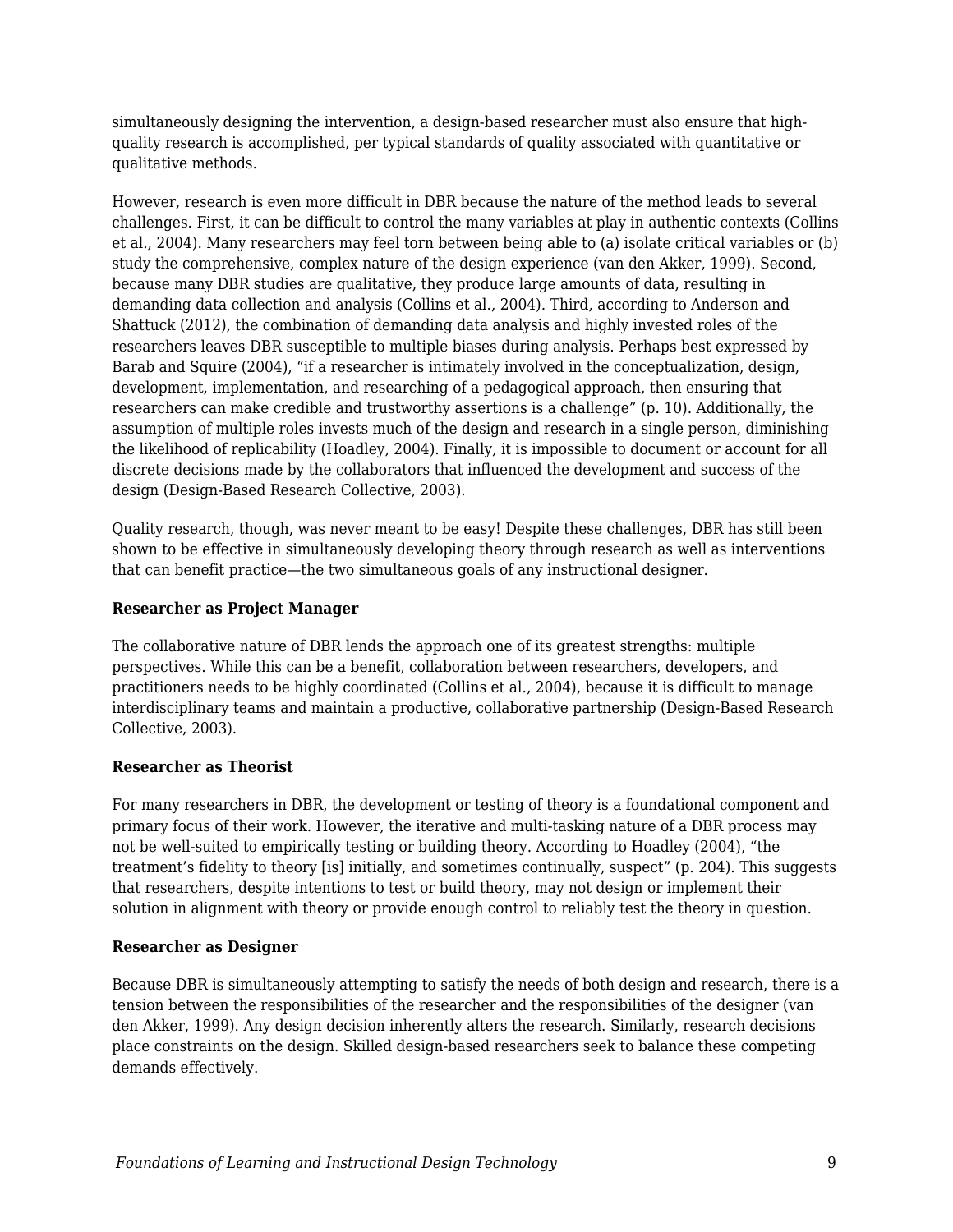## **What We Can Learn From IDR**

IDR has been encumbered by similar issues that currently exist in DBR. While IDR is by no means a perfect field and is still working to hone and clarify its methods, it has been developing for two decades longer than DBR. The history of IDR and efforts in the field to address similar issues can yield possibilities and insights for the future of DBR. The following sections address efforts in IDR to define the field that hold potential for application in DBR, including how professionals in IDR have focused their efforts to increase unity and worked to define sub-approaches more clearly.

## **Defining Approaches**

Similar to DBR, IDR has been subject to competing definitions as varied as the fields in which design research has been applied (i.e., product design, engineering, manufacturing, information technology, etc.) (Findeli, 1998; Jonas, 2007; Schneider, 2007). Typically, IDR scholars have focused on the relationship between design and research, as well as the underlying purpose, to define the approach. This section identifies three defining conceptualizations of IDR—the prepositional approach trinity, Cross's *-ologies,* and Buchanan's strategies of productive science—and discusses possible implications for DBR.

## **The Approach Trinity**

One way of defining different purposes of design research is by identifying the preposition in the relationship between research and design: research *into* design, research *for* design, and research *through* design (Buchanan, 2007; Cross, 1999; Findeli, 1998; Jonas, 2007; Schneider, 2007).

Jonas (2007) identified *research into design* as the most prevalent—and straightforward—form of IDR. This approach separates research from design practice; the researcher observes and studies design practice from without, commonly addressing the history, aesthetics, theory, or nature of design (Schneider, 2007). Research into design generally yields little or no contribution to broader theory (Findeli, 1998).

*Research for design* applies to complex, sophisticated projects, where the purpose of research is to foster product research and development, such as in market and user research (Findeli, 1998; Jonas, 2007). Here, the role of research is to build and improve the design, not contribute to theory or practice.

According to Jonas's (2007) description, *research through design* bears the strongest resemblance to DBR and is where researchers work to shape their design (i.e., the research object) and establish connections to broader theory and practice. This approach begins with the identification of a research question and carries through the design process experimentally, improving design methods and finding novel ways of controlling the design process (Schneider, 2007). According to Findeli (1998), because this approach adopts the design process as the research method, it helps to develop authentic theories of design.

## **Cross's-ologies**

Cross (1999) conceived of IDR approaches based on the early drive toward a science of design and identified three bodies of scientific inquiry: epistemology, praxiology, and phenomenology. *Design*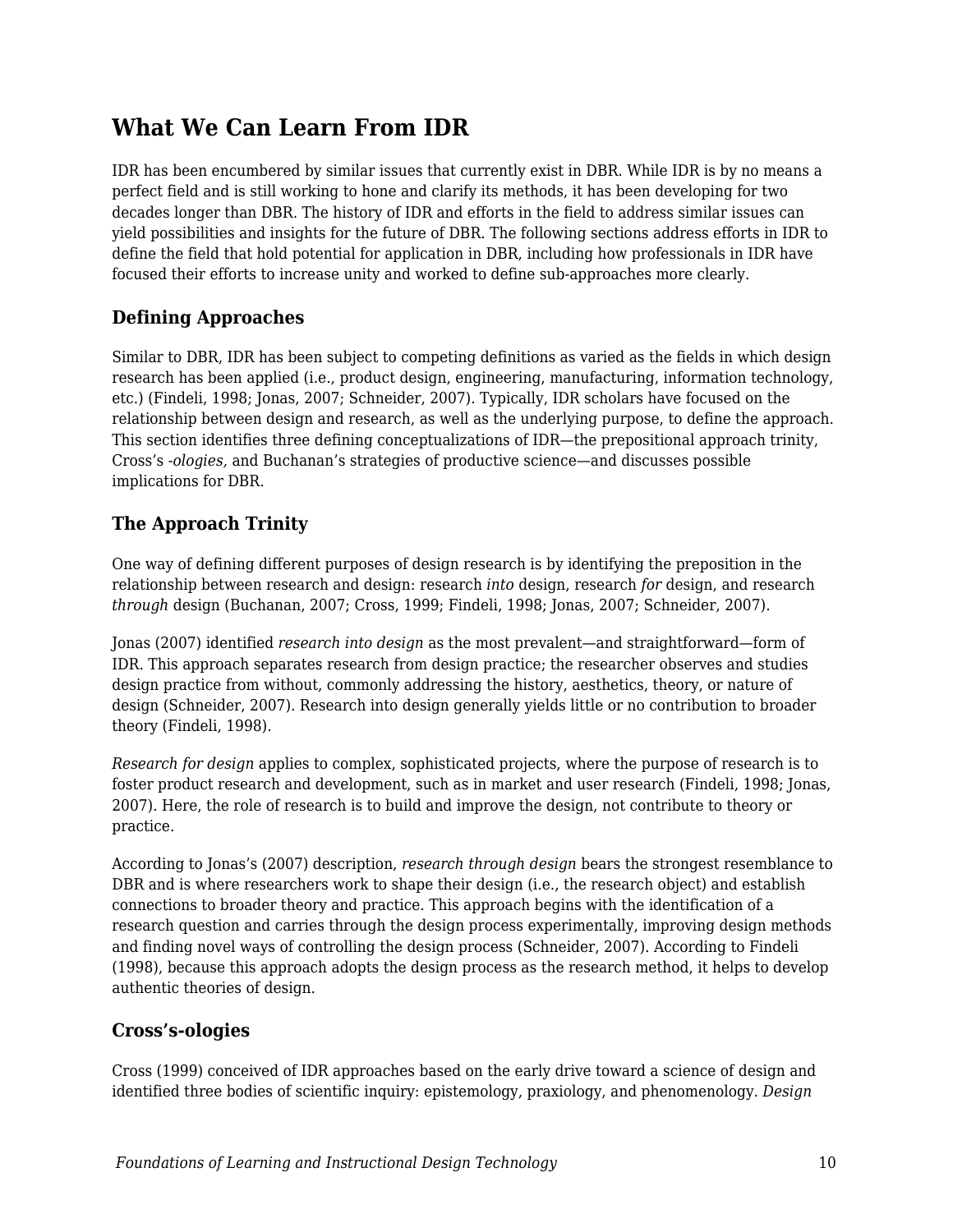*epistemology* primarily concerns what Cross termed "designerly ways of knowing" or how designers think and communicate about design (Cross, 1999; Cross, 2007). *Design praxiology* deals with practices and processes in design or how to develop and improve artifacts and the processes used to create them. *Design phenomenology* examines the form, function, configuration, and value of artifacts, such as exploring what makes a cell phone attractive to a user or how changes in a software interface affect user's activities within the application.

## **Buchanan's Strategies of Productive Science**

Like Cross, Buchanan (2007) viewed IDR through the lens of design science and identified four research strategies that frame design inquiry: design science, dialectic inquiry, rhetorical inquiry, and productive science (Figure 2). *Design science* focuses on designing and decision-making, addressing human and consumer behavior. According to Buchanan (2007), *dialectic inquiry* examines the "social and cultural context of design; typically [drawing] attention to the limitations of the individual designer in seeking sustainable solutions to problems" (p.57). *Rhetorical inquiry*focuses on the design experience as well as the designer's process to create products that are usable, useful, and desirable. *Productive science* studies how the potential of a design is realized through the refinement of its parts, including materials, form, and function. Buchanan (2007) conceptualized a design research—what he termed design inquiry—that includes elements of all four strategies, looking at the designer, the design, the design context, and the refinement process as a holistic experience.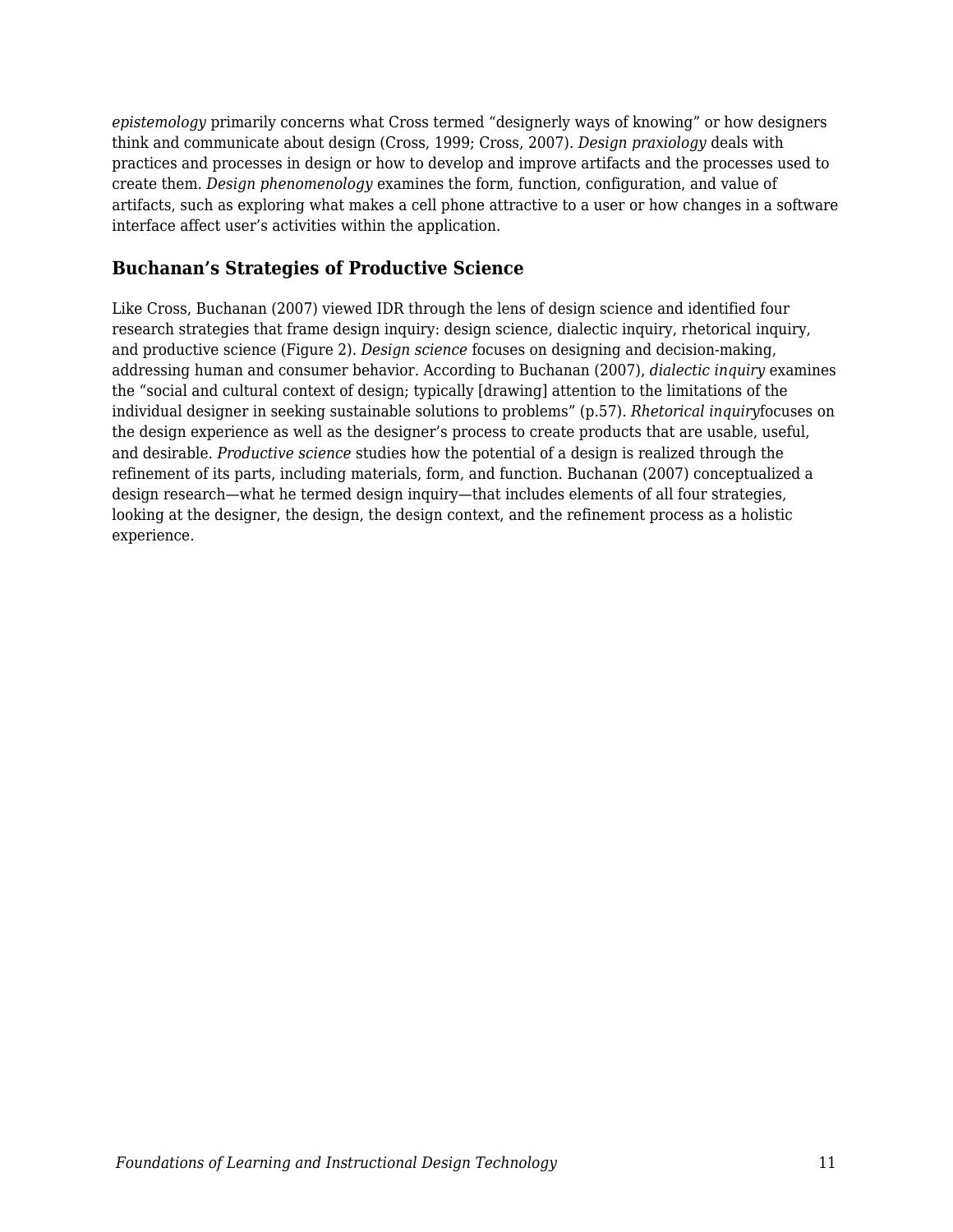

**Figure 3.** Buchanan's productive science strategies, adapted from Buchanan (2007)

## **Implications for DBR**

While the literature has yet to accept any single approach to defining types of IDR, it may still be helpful for DBR to consider similar ways of limiting and defining sub-approaches in the field. The challenges brought on by collaboration, multiple researcher roles, and lack of sufficient focus on the design product could be addressed and relieved by identifying distinct approaches to DBR. This idea is not new. Bell and Sandoval (2004) opposed the unification of DBR, specifically design-based research, across educational disciplines (such as developmental psychology, cognitive science, and instructional design). However, they did not suggest any potential alternatives. Adopting an IDR approach, such as the approach trinity, could serve to both unite studies across DBR and clearly distinguish the purpose of the approach and its primary functions. Research into design could focus on the design process and yield valuable insights on design thinking and practice. Research for design could focus on the development of an effective product, which development is missing from many DBR approaches. Research through design would use the design process as a vehicle to test and develop theory, reducing the set of expected considerations. Any approach to dividing or defining DBR efforts could help to limit the focus of the study, helping to prevent the diffusion of researcher efforts and findings.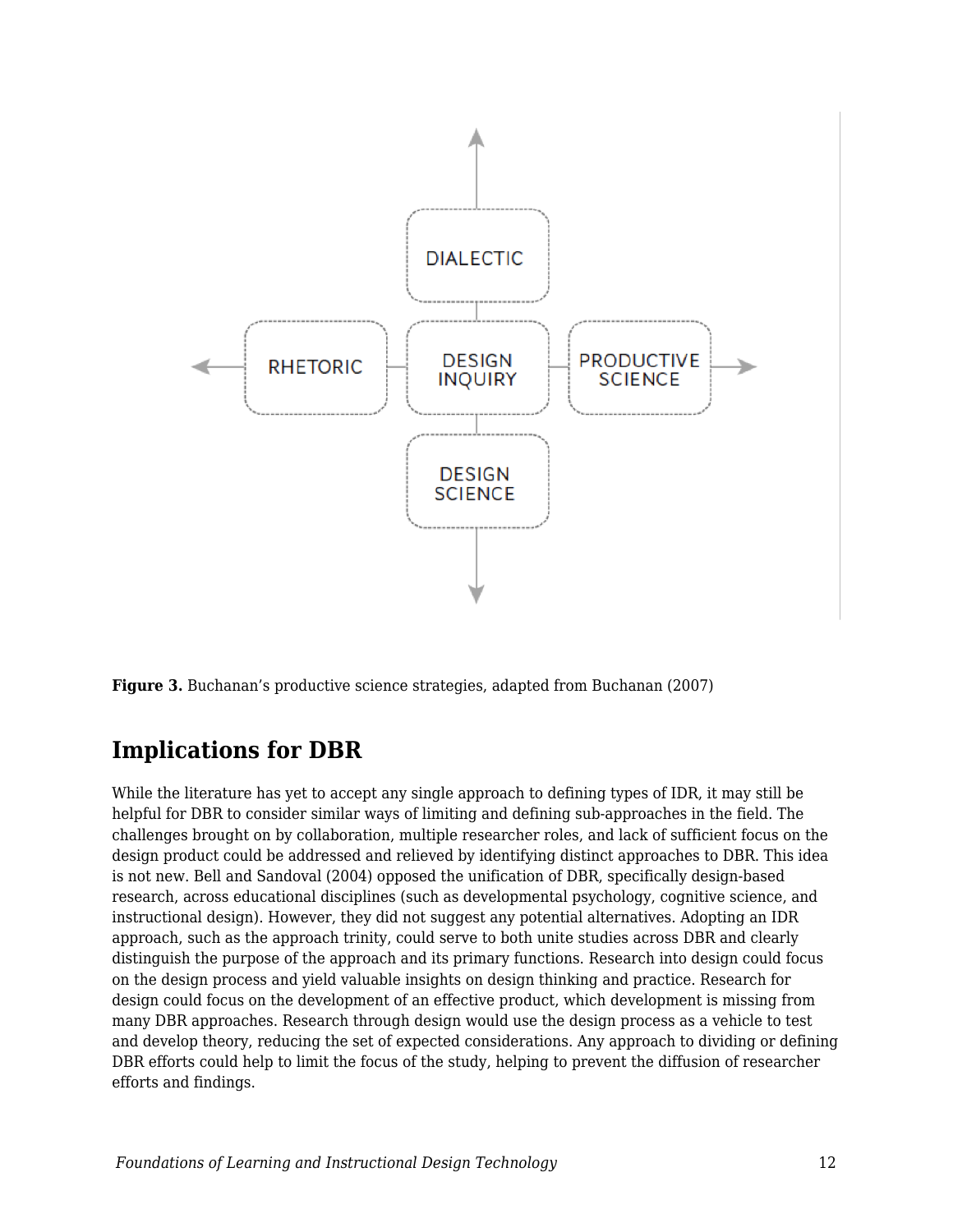## **Conclusion**

In this chapter we have reviewed the historical development of both design-based research and interdisciplinary design research in an effort to identify strategies in IDR that could benefit DBR development. Following are a few conclusions, leading to recommendations for the DBR field.

## **Improve Interdisciplinary Collaboration**

Overall, one key advantage that IDR has had—and that DBR presently lacks—is communication and collaboration with other fields. Because DBR has remained so isolated, only rarely referencing or exploring approaches from other design disciplines, it can only evolve within the constraints of educational inquiry. IDR's ability to conceive solutions to issues in the field is derived, in part, from a wide variety of disciplines that contribute to the body of research. Engineers, developers, artists, and a range of designers interpose their own ideas and applications, which are in turn adopted and modified by others. Fostering collaboration between DBR and IDR, while perhaps not the remedy to cure all scholarly ills, could yield valuable insights for both fields, particularly in terms of refining methodologies and promoting the development of theory.

## **Simplify Terminology and Improve Consistency in Use**

As we identified in this paper, a major issue facing DBR is the proliferation of terminology among scholars and the inconsistency in usage. From IDR comes the useful acknowledgement that there can be research *into* design, *for*design, and *through* design (Buchanan, 2007; Cross, 1999; Findeli, 1998; Jonas, 2007; Schneider, 2007). This framework was useful for scholars in our conversations at the conference. A resulting recommendation, then, is that, in published works, scholars begin articulating which of these approaches they are using in that particular study. This can simplify the requirements on DBR researchers, because instead of feeling the necessity of doing all three in every paper, they can emphasize one. This will also allow us to communicate our research better with IDR scholars.

## **Describe DBR Process in Publications**

Oftentimes authors publish DBR studies using the same format as regular research studies, making it difficult to recognize DBR research and learn how other DBR scholars mitigate the challenges we have discussed in this chapter. Our recommendation is that DBR scholars publish the messy findings resulting from their work and pull back the curtain to show how they balanced competing concerns to arrive at their results. We believe it would help if DBR scholars adopted more common frameworks for publishing studies. In our review of the literature, we identified the following characteristics, which are the most frequently used to identify DBR:

- DBR is design driven and intervention focused
- DBR is situated within an actual teaching/learning context
- DBR is iterative
- DBR is collaborative between researchers, designers, and practitioners
- DBR builds theory but also needs to be practical and result in useful interventions

One recommendation is that DBR scholars adopt these as the characteristics of their work that they will make explicit in every published paper so that DBR articles can be recognized by readers and better aggregated together to show the value of DBR over time. One suggestion is that DBR scholars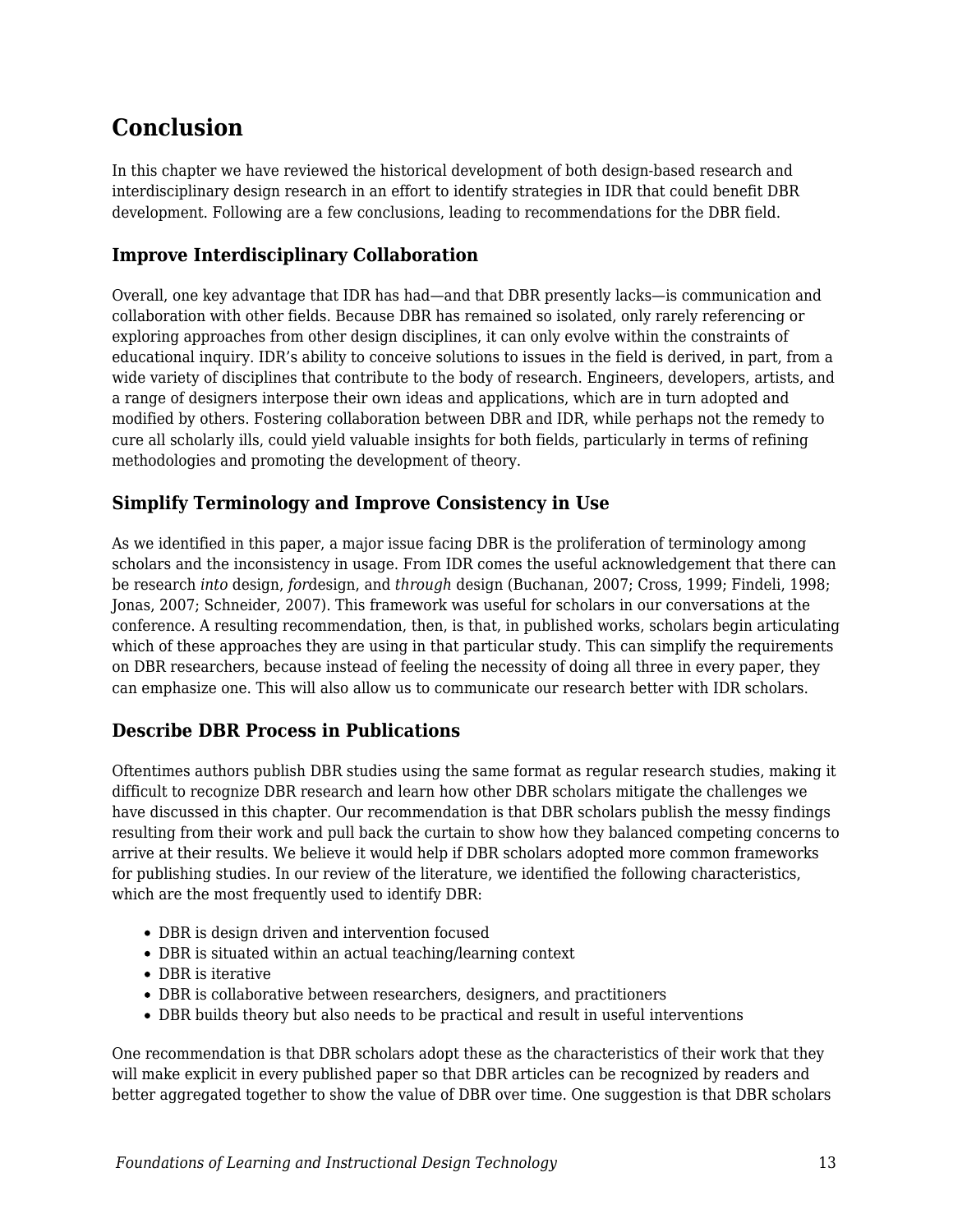in their methodology sections could adopt these characteristics as subheadings. So in addition to discussing data collection and data analysis, they would also discuss *Design Research Type* (research into, through, or of design), *Description of the Design Process and Product,Design and Learning Context, Design Collaborations,* and a discussion explicitly of the *Design Iterations,* perhaps by listing each iteration and then the data collection and analysis for each. Also in the concluding sections, in addition to discussing research results, scholars would discuss *Applications to Theory* (perhaps dividing into *Local Theory and Outcomes* and *Transferable Theory and Findings)* and *Applications for Practice.* Papers that are too big could be broken up with different papers reporting on different iterations but using this same language and formatting to make it easier to connect the ideas throughout the papers. Not all papers would have both local and transferable theory (the latter being more evident in later iterations), so it would be sufficient to indicate in a paper that local theory and outcomes were developed and met with some ideas for transferable theory that would be developed in future iterations. The important thing would be to refer to each of these main characteristics in each paper so that scholars can recognize the work as DBR, situate it appropriately, and know what to look for in terms of quality during the review process.

## **Application Exercises**

- According to the authors, what are the major issues facing DBR and what are some things that can be done to address this problem?
- Imagine you have designed a new learning app for use in public schools. How would you go about testing it using design-based research?

## **References**

Anderson, T., & Shattuck, J. (2012). Design-based research: A decade of progress in education research? *Educational Researcher, 41*(1), 16–25.

Archer, L.B. (1965). Systematic method for designers. In N. Cross (ed.), *Developments in design methodology.* London, England: John Wiley, 1984, pp. 57–82.

Archer, L. B. (1981). A view of the nature of design research. In R. Jacques & J.A. Powell (Eds.), *Design: Science: Method* (pp. 36-39). Guilford, England: Westbury House.

Bannan-Ritland, B. (2003). The role of design in research: The integrative learning design framework. *Educational Researcher, 32*(1), 21 –24. doi:10.3102/0013189X032001021

Barab, S., & Squire, K. (2004). Design-based research: Putting a stake in the ground. *The Journal of the Learning Sciences, 13*(1), 1–14.

Brown, A. L. (1992). Design experiments: Theoretical and methodological challenges in creating complex interventions in classroom settings. *The Journal of the Learning Sciences, 2*(2), 141–178.

Buchanan, R. (2007). Strategies of design research: Productive science and rhetorical inquiry. In R. Michel (Ed.), *Design research now* (pp. 55–66). Basel, Switzerland: Birkhäuser Verlag AG.

Cobb, P., Confrey, J., diSessa, A., Lehrer, R., & Schauble, L. (2003). Design experiments in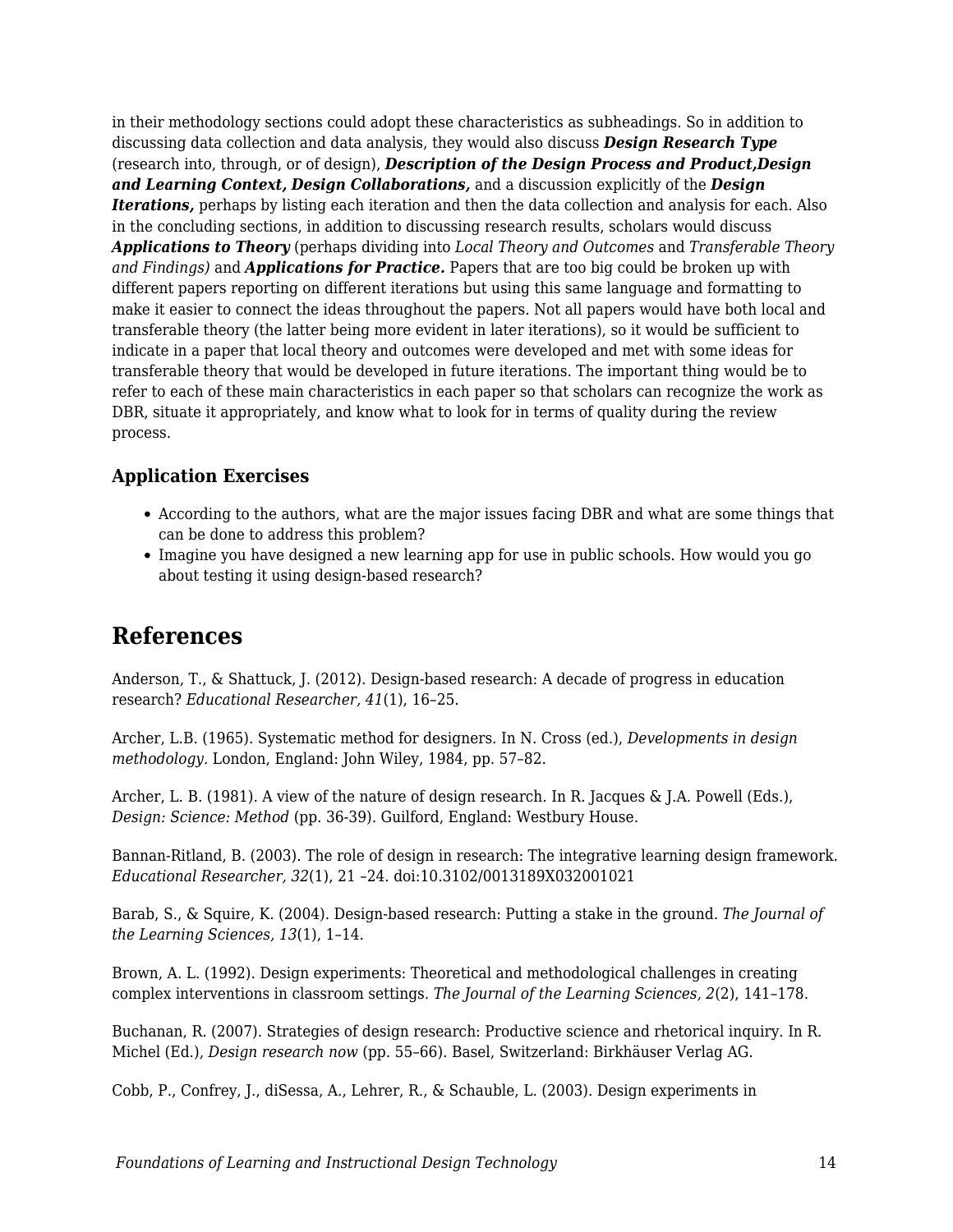educational research. *Educational Researcher, 32*(1), 9–13. doi:10.3102/0013189X032001009

Collins, A. (1990). Toward a Design Science of Education. Technical Report No. 1.

Collins, A. (1992). Toward a design science of education. In E. Scanlon & T. O'Shea (Eds.), *New directions in educational technology.* Berlin, Germany: Springer-Verlag.

Collins, A., Joseph, D., & Bielaczyc, K. (2004). Design research: Theoretical and methodological issues. *The Journal of the Learning Sciences, 13*(1), 15–42.

Cross, N. (1999). Design research: A disciplined conversation. *Design Issues, 15*(2), 5–10. doi:10.2307/1511837

Cross, N. (2007). Forty years of design research. *Design Studies, 28*(1), 1–4. doi:10.1016/j.destud.2006.11.004

Design-Based Research Collective. (2003). Design-based research: An emerging paradigm for educational inquiry. *Educational Researcher, 32*(1), 5–8. doi:10.3102/0013189X032001005

Findeli, A. (1998). A quest for credibility: Doctoral education and research in design at the University of Montreal. *Doctoral Education in Design,* Ohio, 8–11 October 1998.

Friedman, K. (2003). Theory construction in design research: Criteria: approaches, and methods. *Design Studies, 24*(6), 507–522.

Hoadley, C. M. (2004). Methodological alignment in design-based research. *Educational Psychologist, 39*(4), 203–212.

Jonas, W. (2007). Design research and its meaning to the methodological development of the discipline. In R. Michel (Ed.), *Design research now* (pp. 187–206). Basel, Switzerland: Birkhäuser Verlag AG.

Jones, J. C. (1970). *Design methods: Seeds of human futures.* New York, NY: John Wiley & Sons Ltd.

Joseph, D. (2004). The practice of design-based research: uncovering the interplay between design, research, and the real-world context. *Educational Psychologist, 39*(4), 235–242.

Kelly, A. E. (2003). Theme issue: The role of design in educational research. *Educational Researcher, 32*(1), 3–4. doi:10.3102/0013189X032001003

Margolin, V. (2010). *Design research: Towards a history.* Presented at the Design Research Society Annual Conference on Design & Complexity, Montreal, Canada. Retrieved from http://www.drs2010.umontreal.ca/data/PDF/080.pdf

McCandliss, B. D., Kalchman, M., & Bryant, P. (2003). Design experiments and laboratory approaches to learning: Steps toward collaborative exchange. *Educational Researcher, 32*(1), 14–16. doi:10.3102/0013189X032001014

Michel, R. (Ed.). (2007). *Design research now.* Basel, Switzerland: Birkhäuser Verlag AG

Oh, E., & Reeves, T. C. (2010). The implications of the differences between design research and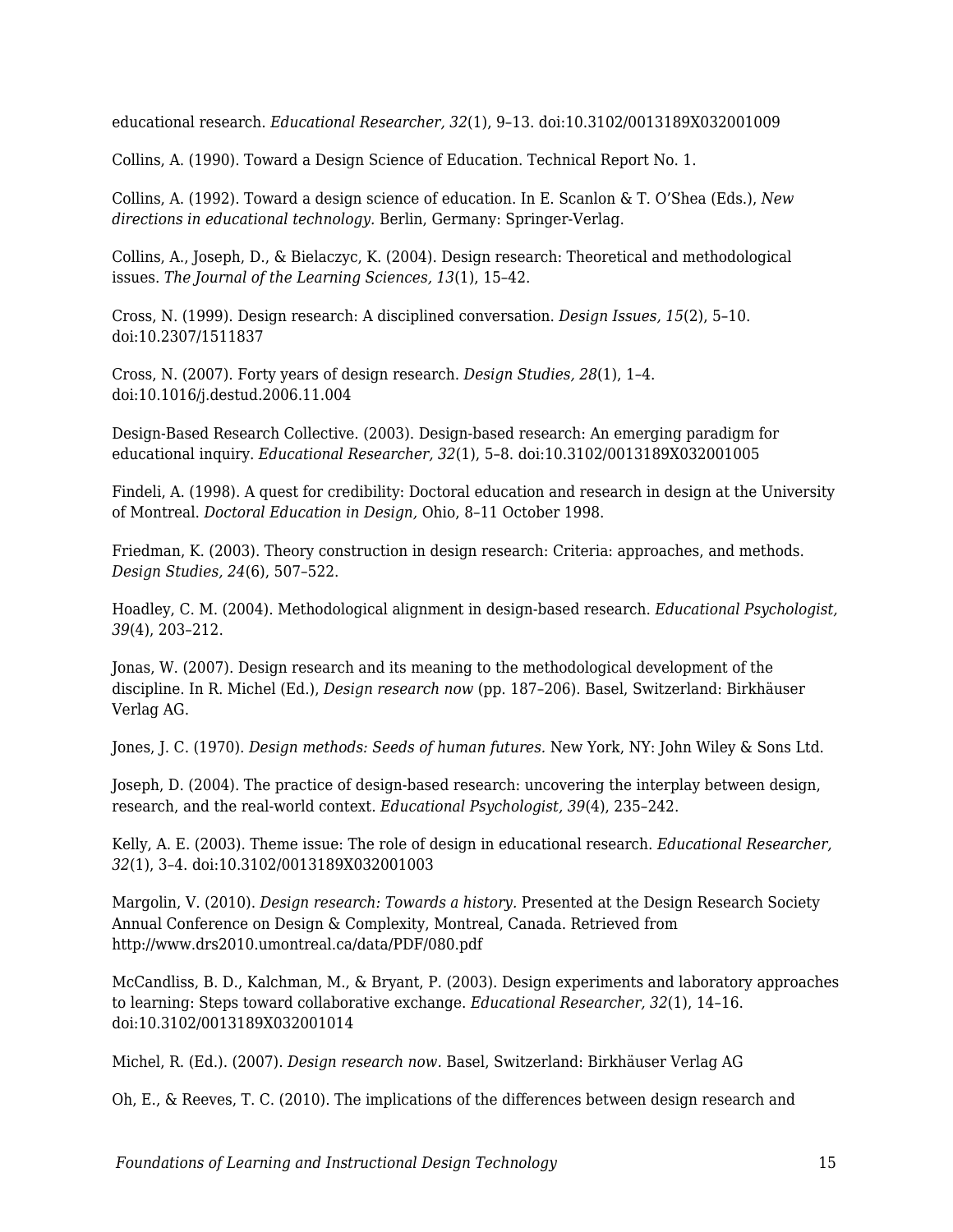instructional systems design for educational technology researchers and practitioners. *Educational Media International, 47*(4), 263–275.

Reeves, T. C. (2006). Design research from a technology perspective. In J. van den Akker, K. Gravemeijer, S. McKenney, & N. Nieveen (Eds.), *Educational design research* (Vol. 1, pp. 52–66). London, England: Routledge.

Reigeluth, C. M., & Frick, T. W. (1999). Formative research: A methodology for creating and improving design theories. In C. Reigeluth (Ed.), *Instructional-design theories and models. A new paradigm of instructional theory* (Vol. 2) (pp. 633–651), Mahwah, NJ: Lawrence Erlbaum Associates.

Richey, R. C., & Nelson, W. A. (1996). Developmental research. In D. Jonassen (Ed.), *Handbook of research for educational communications and technology* (pp. 1213–1245), London, England: Macmillan.

Sandoval, W. A., & Bell, P. (2004). Design-based research methods for studying learning in context: Introduction. *Educational Psychologist, 39*(4), 199–201.

Schneider, B. (2007). Design as practice, science and research. In R. Michel (Ed.), *Design research now* (pp. 207–218). Basel, Switzerland: Birkhäuser Verlag AG.

Shavelson, R. J., Phillips, D. C., Towne, L., & Feuer, M. J. (2003). On the science of education design studies. *Educational Researcher, 32*(1), 25–28. doi:10.3102/0013189X032001025

Simon, H. A. (1969). *The sciences of the artificial.* Cambridge, MA: The MIT Press.

Tabak, I. (2004). Reconstructing context: Negotiating the tension between exogenous and endogenous educational design. *Educational Psychologist, 39*(4), 225–233.

van den Akker, J. (1999). Principles and methods of development research. In J. van den Akker, R. M. Branch, K. Gustafson, N. Nieveen, & T. Plomp (Eds.), *Design approaches and tools in education and training* (pp. 1–14). Norwell, MA: Kluwer Academic Publishers.

van den Akker, J., & Plomp, T. (1993). *Development research in curriculum: Propositions and experiences.* Paper presented at the annual meeting of the American Educational Research Association, April 12–14, Atlanta, GA.

Walker, D.F., (1992). Methodological issues in curriculum research, In Jackson, P. (Ed.), *Handbook of research on curriculum* (pp. 98–118). New York, NY: Macmillan.

Walker, D. & Bresler, L. (1993). *Development research: Definitions, methods, and criteria.* Paper presented at the annual meeting of the American Educational Research Association, April 12–16, Atlanta, GA.

Willemien, V. (2009). Design: One, but in different forms. *Design Studies, 30*(3), 187–223. doi:10.1016/j.destud.2008.11.004